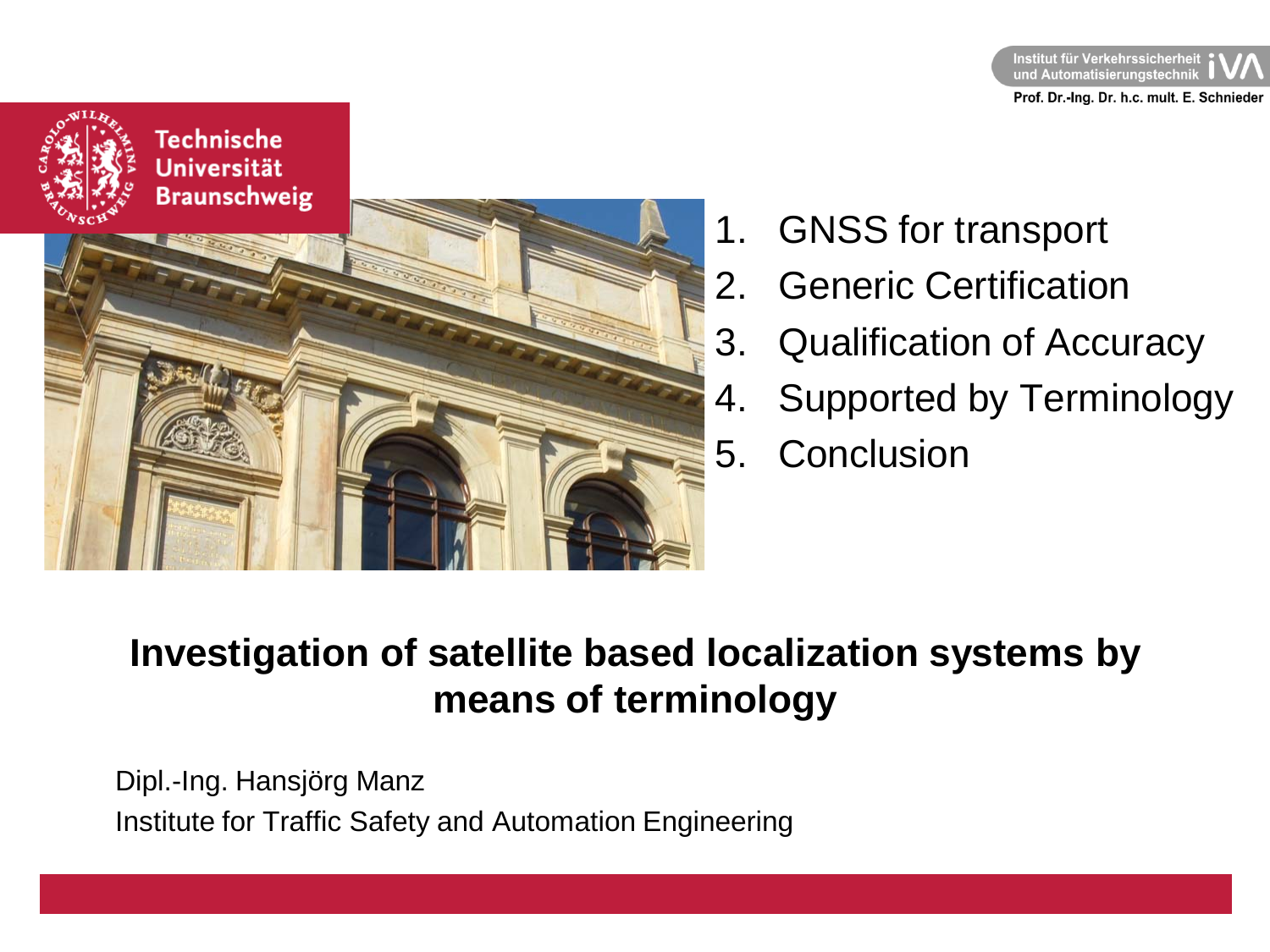# **GNSS – GPS – Galileo – GLONASS**







- Focus: Galileo
	- Safety of Life (SoL) service
	- Guarantees accuracy, continuity
	- Provides integrity information
- Feasible for applications in transport



21.10.2010 | Dipl.-Ing. Hansjörg Manz | Investigation of satellite based localization systems by means of terminology | ENC GNSS | Slide 2

Institut für Verkehrssicherheit und Automatisierungstechnik Prof. Dr.-Ing. Dr. h.c. mult. E. Schnieder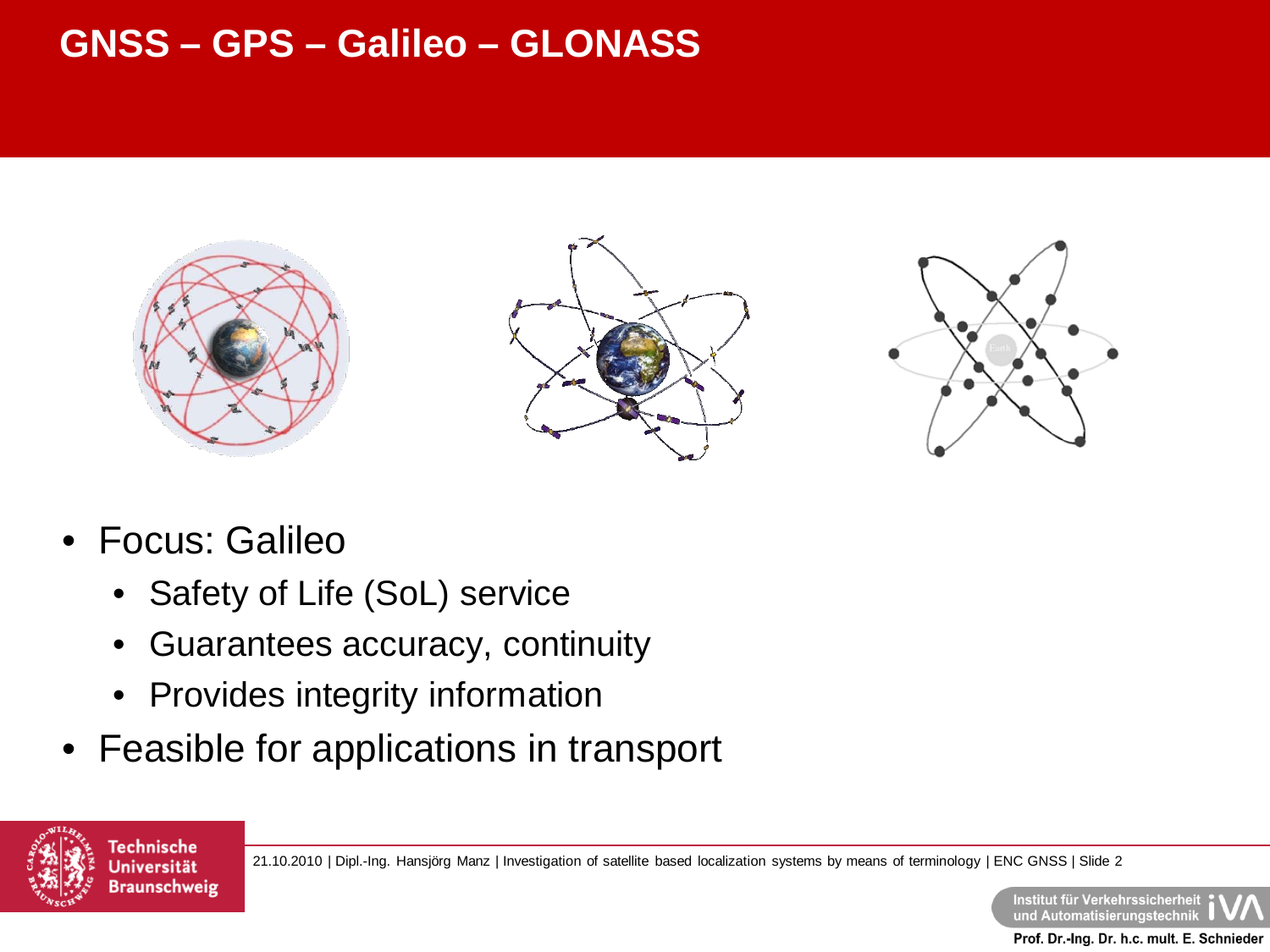



21.10.2010 | Dipl.-Ing. Hansjörg Manz | Investigation of satellite based localization systems by means of terminology | ENC GNSS | Slide 3

Institut für Verkehrssicherheit und Automatisierungstechnil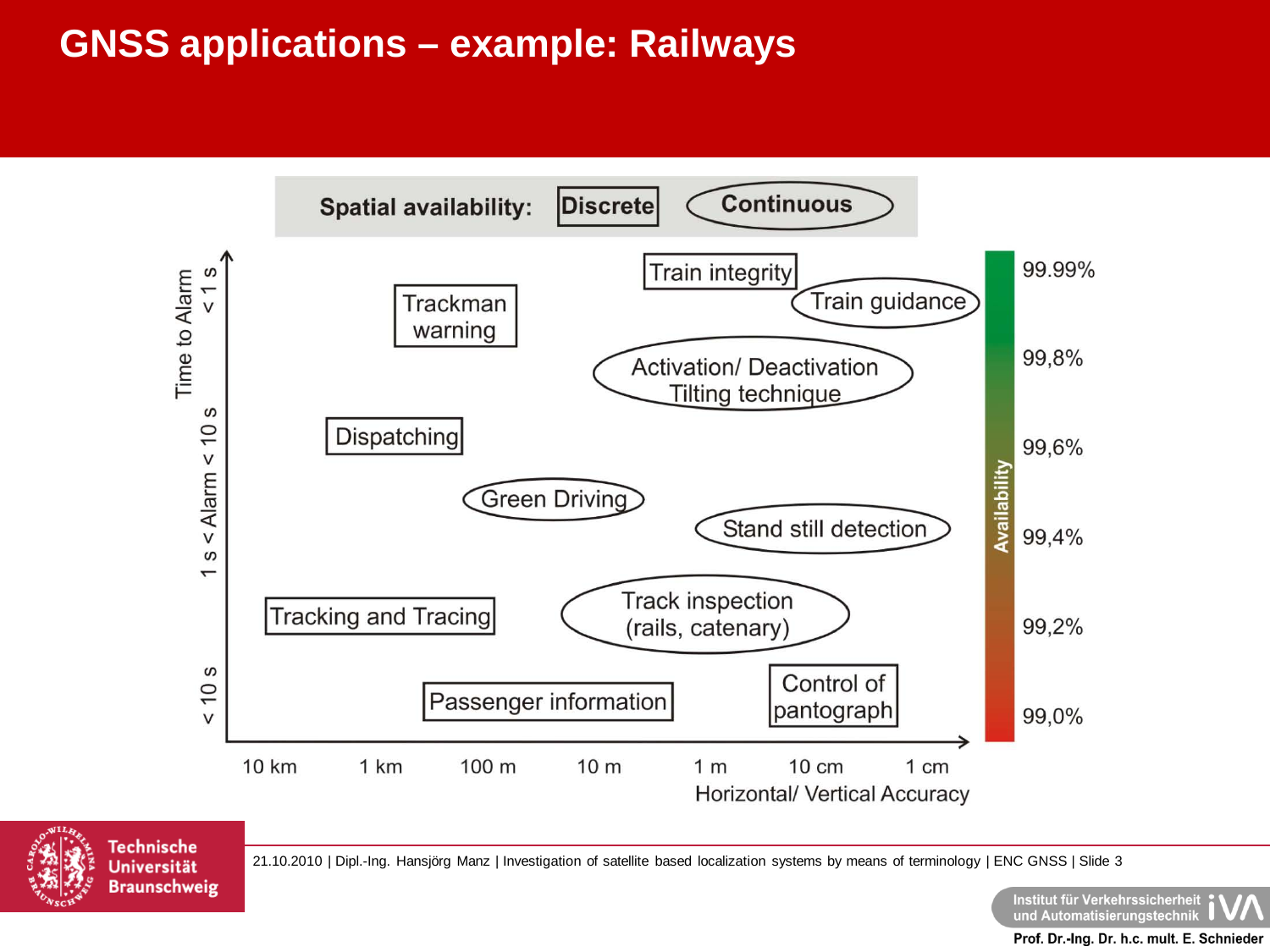- State of the Art of localization in railways
	- Localization by track side equipment
	- Discrete (not continuous) localization
	- Diverse localization systems in different European countries
	- Different localization systems are not compatible





21.10.2010 | Dipl.-Ing. Hansjörg Manz | Investigation of satellite based localization systems by means of terminology | ENC GNSS | Slide 4

Institut für Verkehrssicherheit und Automatisierungstechnik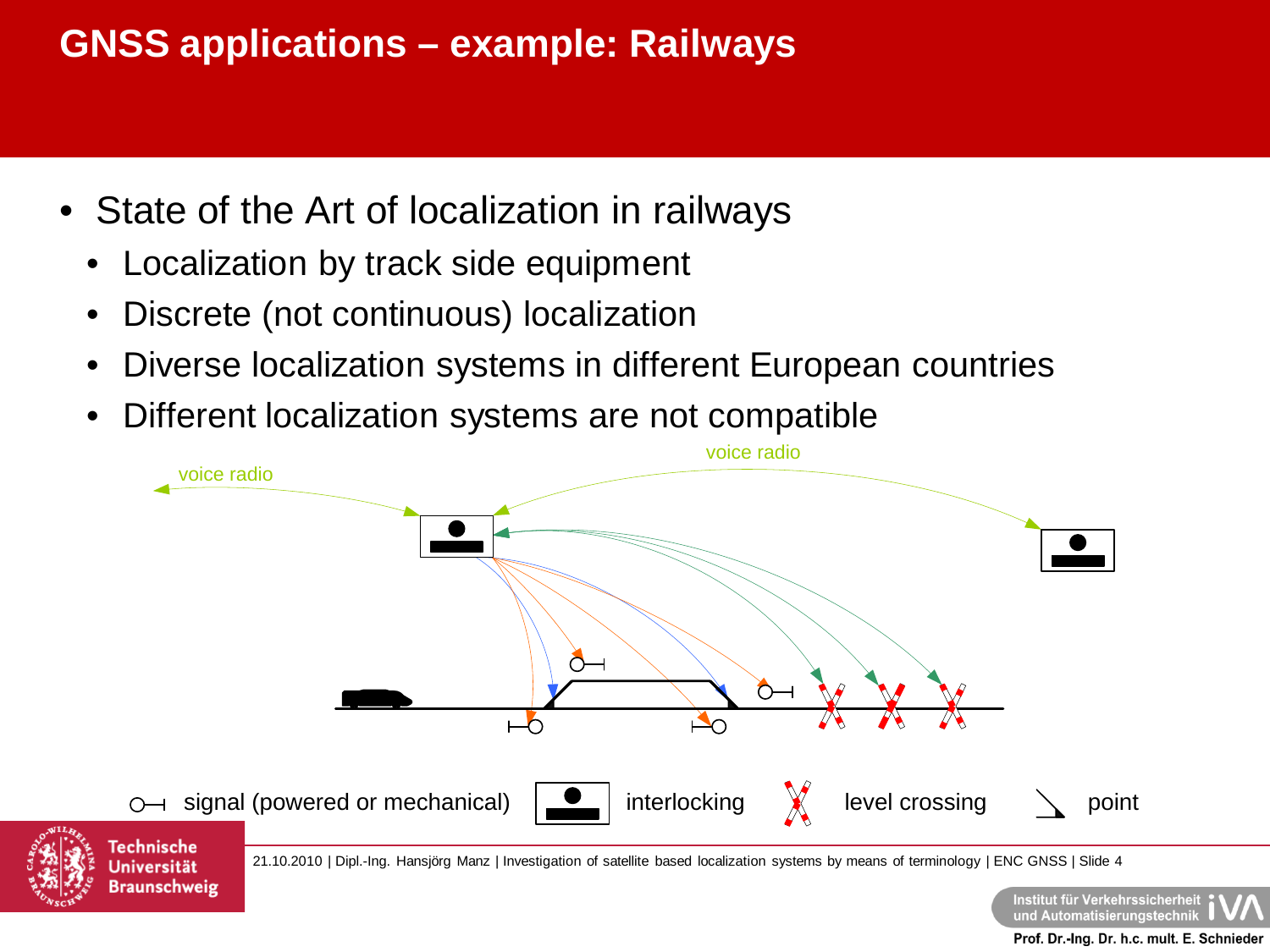## **Disadvantages** of track side equipment

- High total costs of ownership
- Exposed to environment
- Constitutes a state of development
- Causes compatibility problems
- Allows only discrete but not continuous localization

Advantages of satellite based localization

- Reduces cost of ownership
- Increases capacity
- Enables precise safety

relevant localization

(e.g. positioning of the rear

end of the train autonomously)

• Has to be produced in serial production in future as well



21.10.2010 | Dipl.-Ing. Hansjörg Manz | Investigation of satellite based localization systems by means of terminology | ENC GNSS | Slide 5

Institut für Verkehrssicherheit und Automatisierungstechnil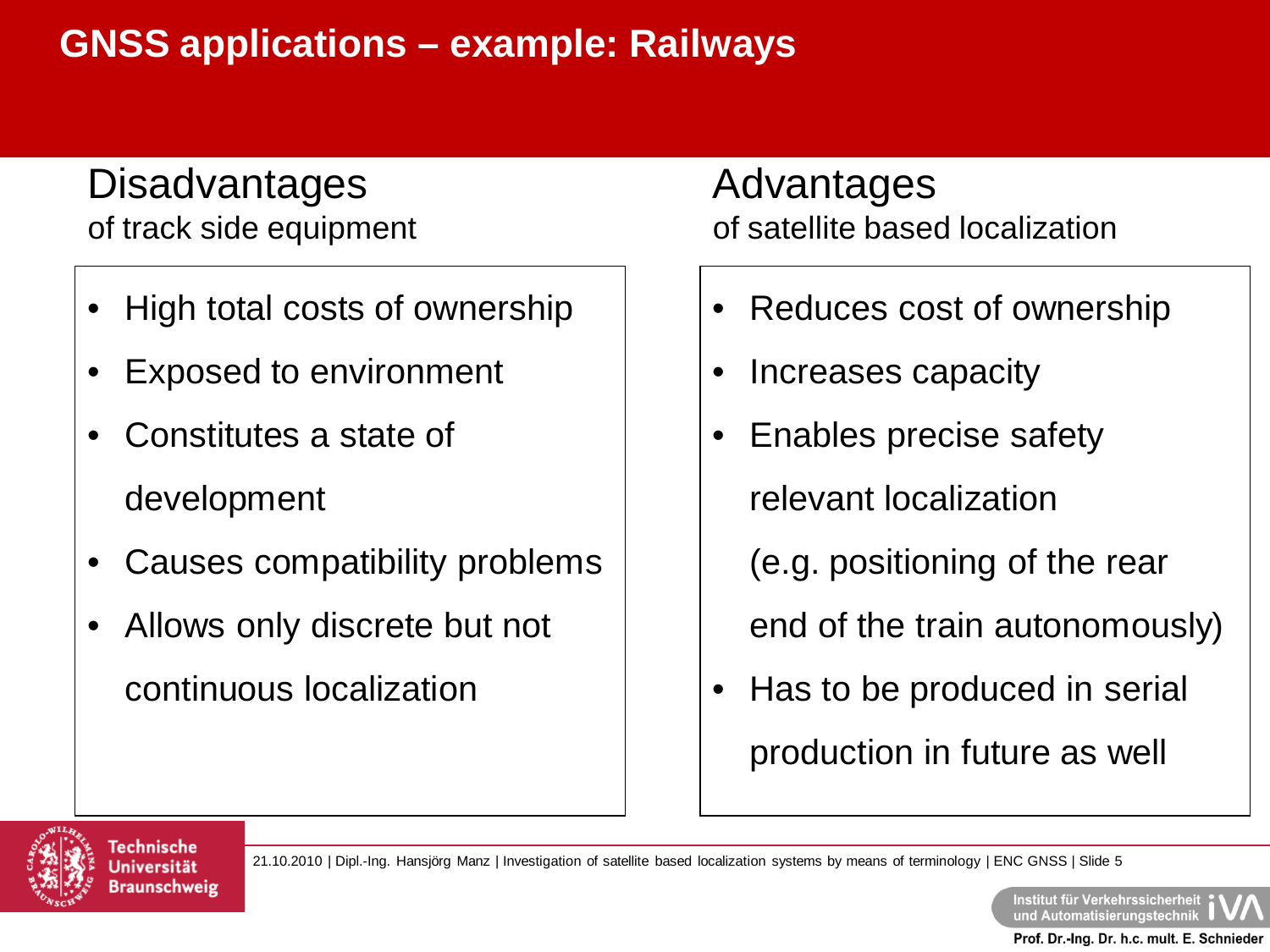



**Technische Universität Braunschweig** 

21.10.2010 | Dipl.-Ing. Hansjörg Manz | Investigation of satellite based localization systems by means of terminology | ENC GNSS | Slide 6

Institut für Verkehrssicherheit : und Automatisierungstechnik Prof. Dr.-Ing. Dr. h.c. mult. E. Schnieder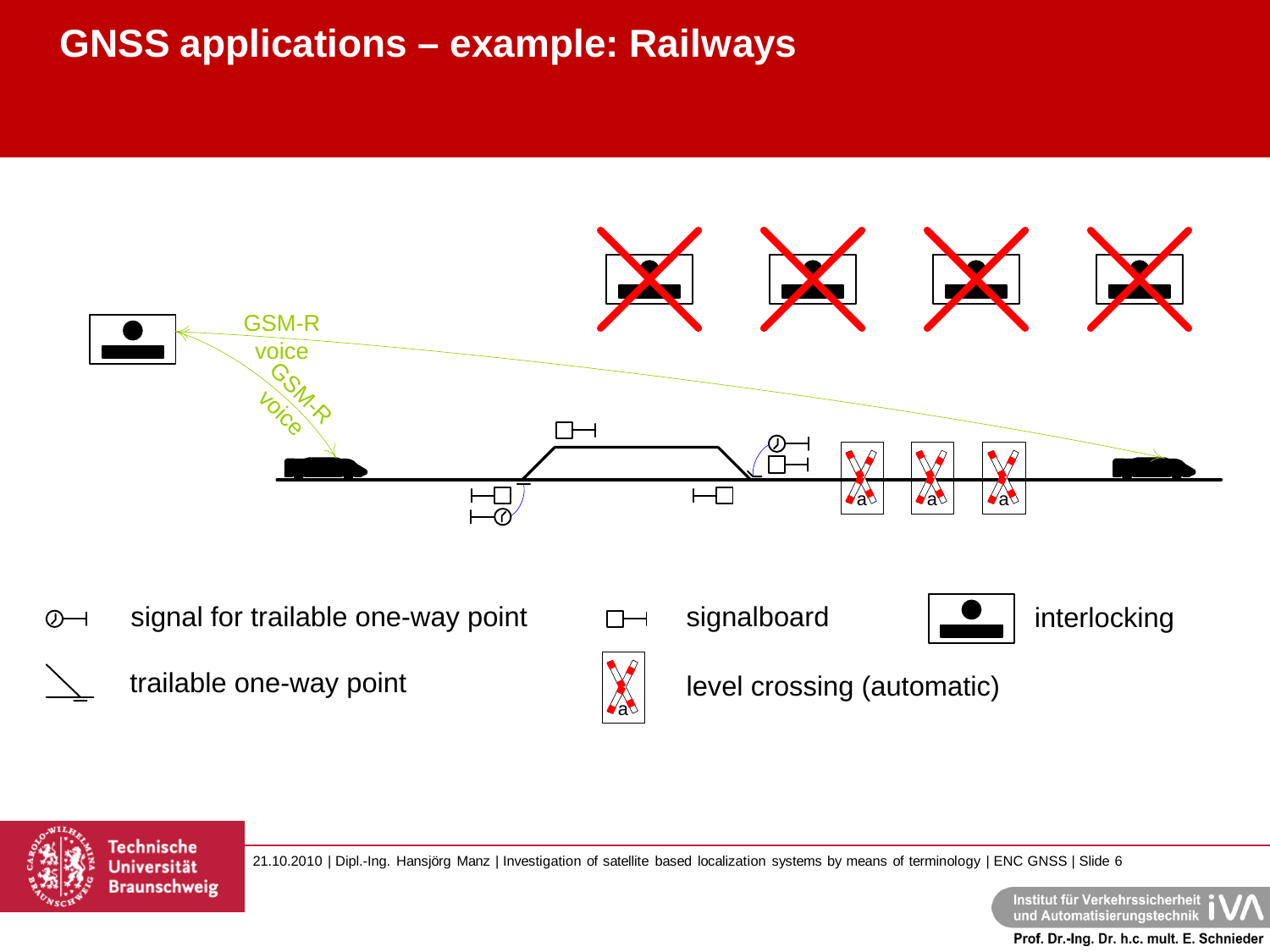# **Generic Certification for transport applications**

- Today
	- Certification process is different for each transport domain
	- Localization device/ receiver built separately for each domain
- Future
	- Common receiver
	- Reached by common certification process & terminology





21.10.2010 | Dipl.-Ing. Hansjörg Manz | Investigation of satellite based localization systems by means of terminology | ENC GNSS | Slide 7

Institut für Verkehrssicherheit ) und Automatisierungstechnil

Maritime

Aviation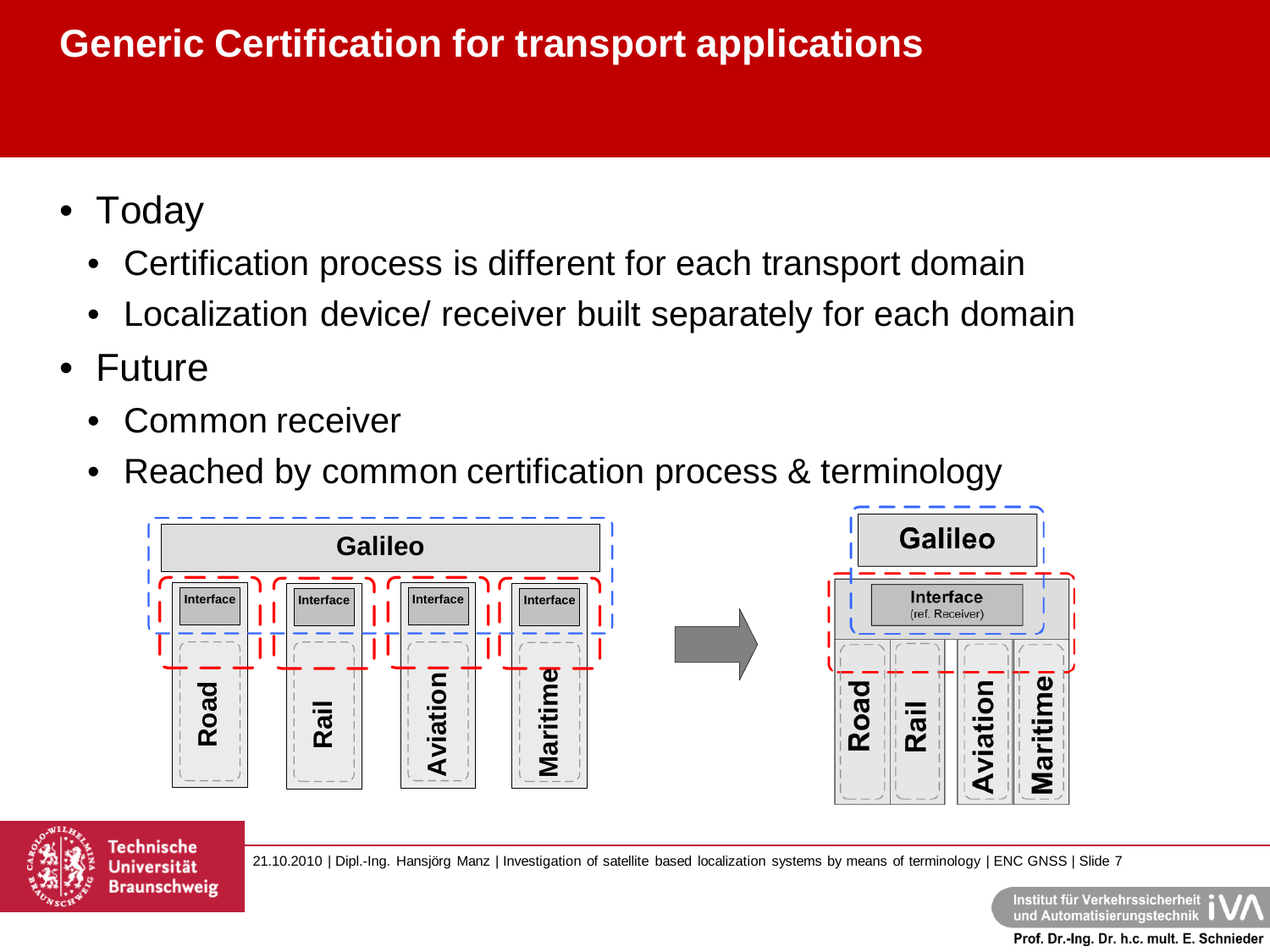# **Generic Certification: Unified for all domains**

- Base for various safety-critical applications in transport
	- Railways
		- Flexible train control and protection
		- Trackman warning
		- Control of train integrity
	- Automotive
		- More efficient and safe traffic flow
		- Automatic lane changing
		- Congestion/ road work warning
	- Aviation
		- Direct flight and approach
	- Maritime
		- Precise docking



21.10.2010 | Dipl.-Ing. Hansjörg Manz | Investigation of satellite based localization systems by means of terminology | ENC GNSS | Slide 8

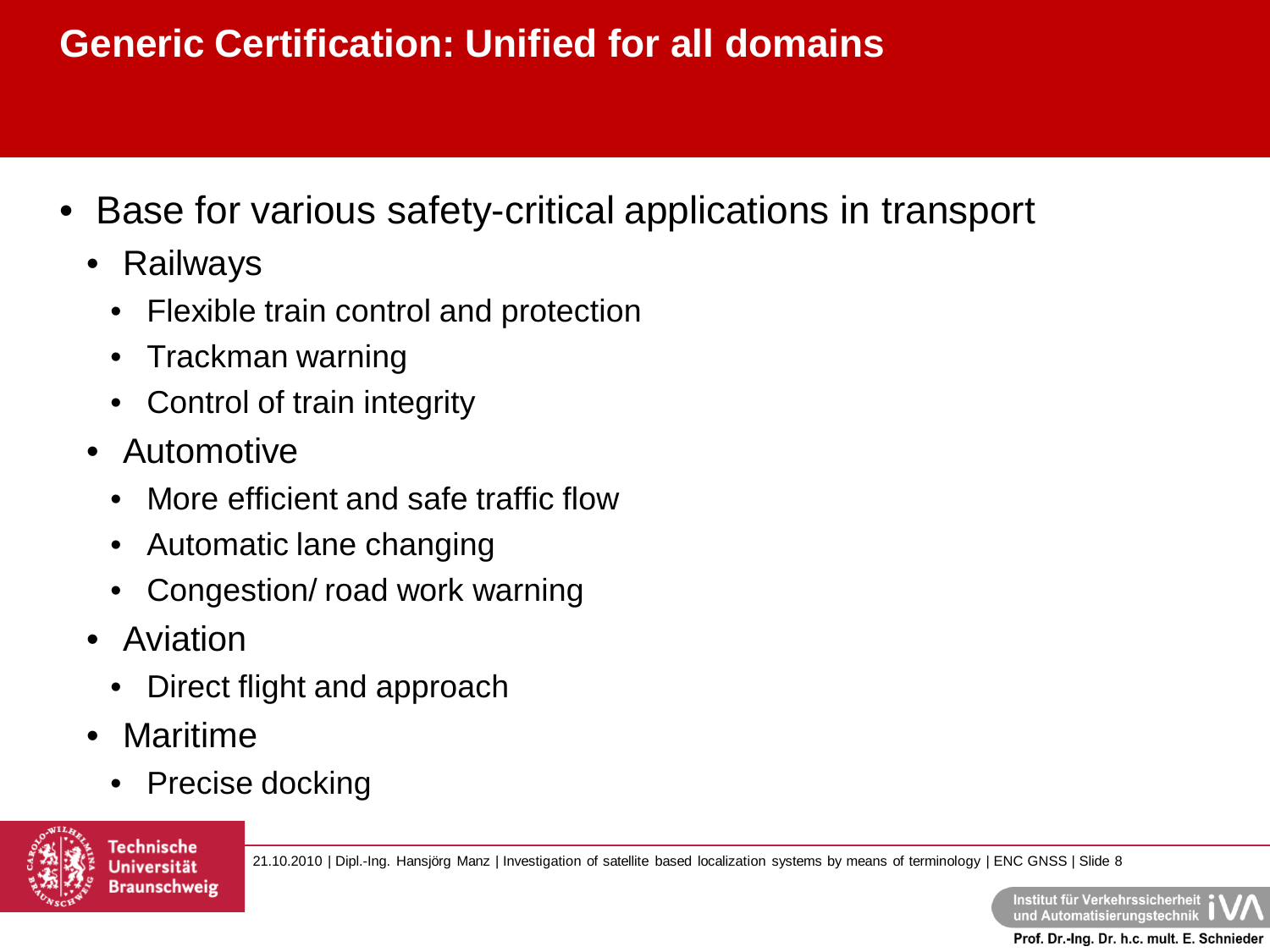# **Generic Certification: Parameters of railway system**

- To allow certification of GNSS for railways:
	- GNSS has to be analyzed according to railway standards
	- GNSS parameters have to determined and crosschecked with requirements of railway standardization
		- Reliability of GNSS in railways
		- Availability of GNSS in railways
		- Maintainability of GNSS in railways
		- Safety of GNSS in railways
	- ... have to be analyzed
- This has to be done within a unique scheme to guarantee comparability between domains



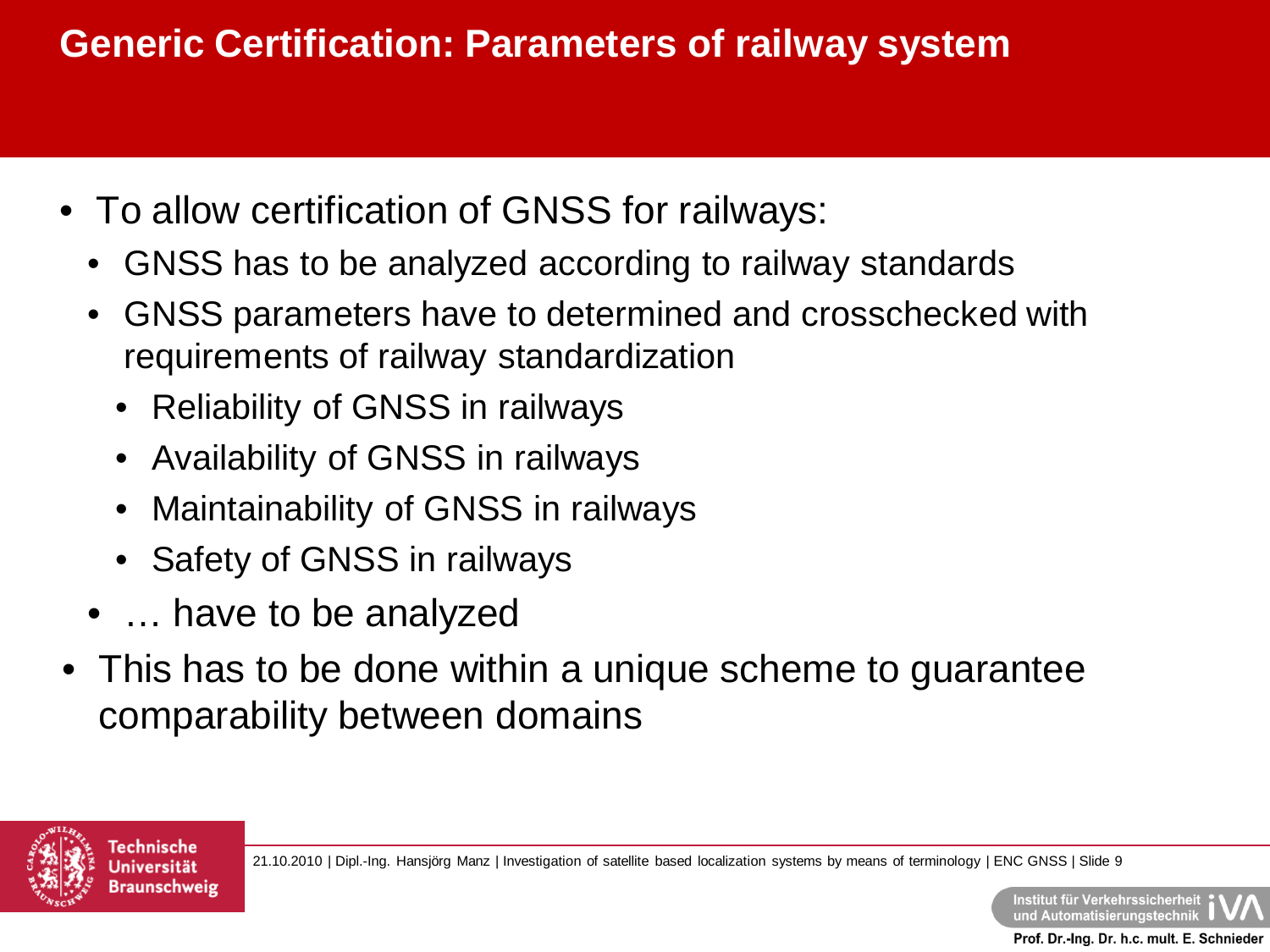# **Qualification of accuracy: errors of GNSS in railways**

- Atmospherical Effects
- Time Error
- **Reflection**
- Multipath
- Shadowing







**Technische Universität Braunschweig** 

21.10.2010 | Dipl.-Ing. Hansjörg Manz | Investigation of satellite based localization systems by means of terminology | ENC GNSS | Slide 10

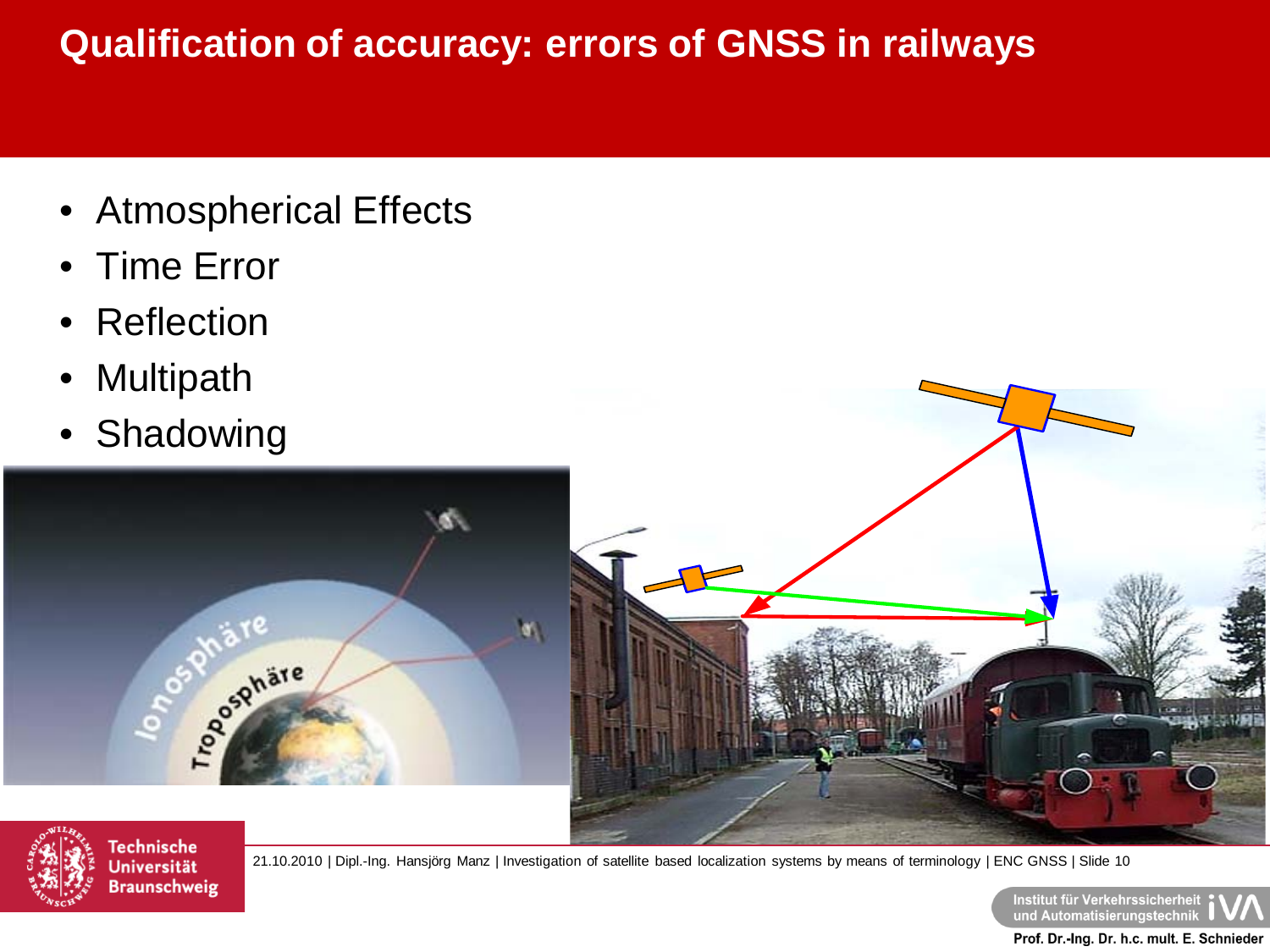# **Qualification of accuracy: static measurement**

- Measurements in Slovakia
- Estimation of errors (type and value) during static measurement

| <b>Type of error</b>       | <b>Error value</b>    |
|----------------------------|-----------------------|
| Atmospheric effects        | ± 6m                  |
| Shifts in satellite orbits | $\pm 2.5$ m           |
| <b>Clock errors</b>        | ±2m                   |
| <b>Multipath effects</b>   | ±1 m                  |
| Rounding errors            | ±1 m                  |
|                            | Total $\sim \pm 13$ m |



21.10.2010 | Dipl.-Ing. Hansjörg Manz | Investigation of satellite based localization systems by means of terminology | ENC GNSS | Slide 11

Institut für Verkehrssicherheit und Automatisierungstechnik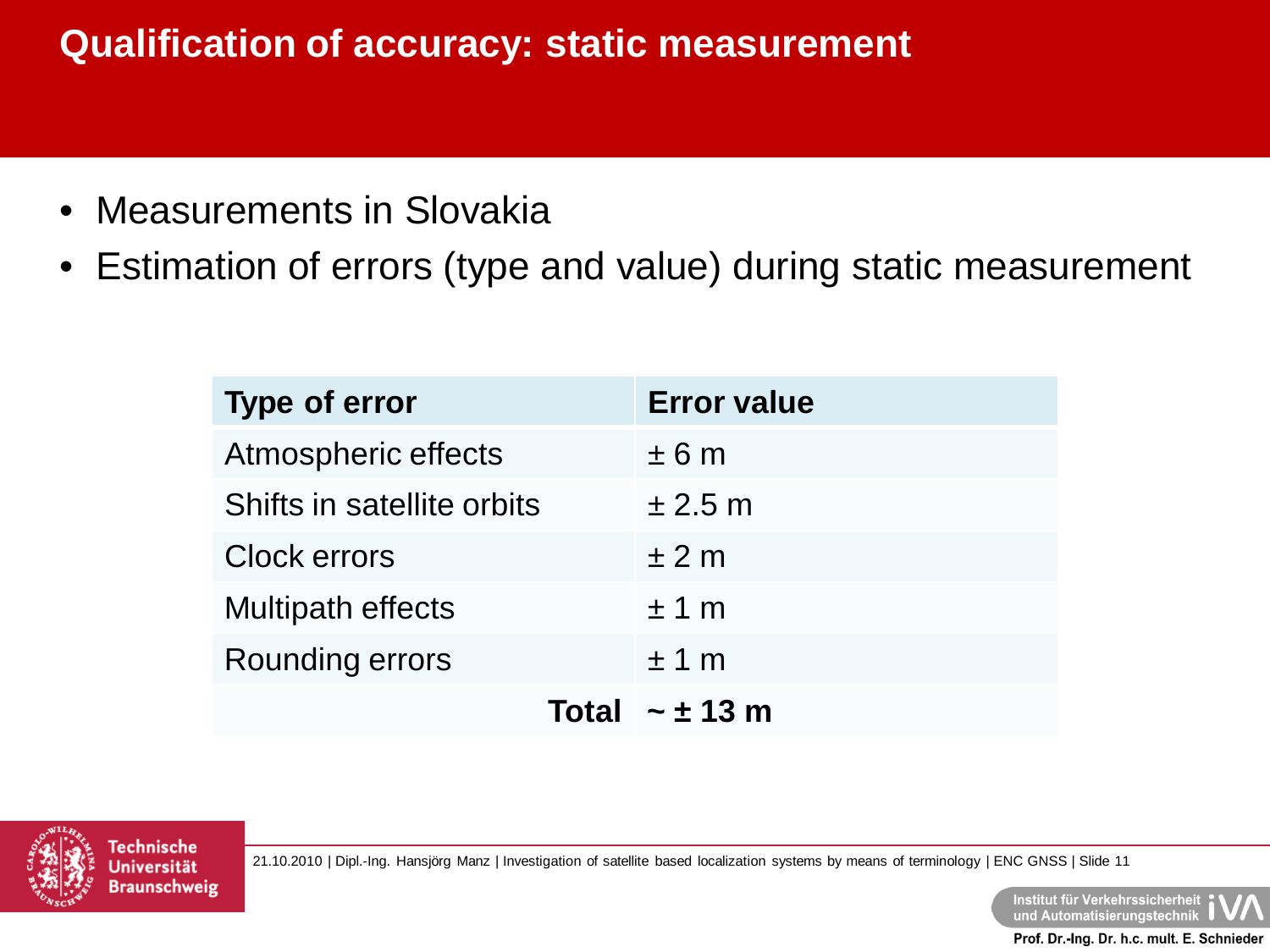# **Qualification of accuracy: static measurement**

- Static Measurements with EGNOS enabled/ disabled
- Duration: 4 hours
- Location: Žilina (Slovakia)

|                                 | Latitude                 | Longitude                 |
|---------------------------------|--------------------------|---------------------------|
| Reference Point                 | $49^{\circ}$ 12' 22.000" | $18^{\circ} 45' 28.000$   |
| EGNOS disabled 49° 12' 22.1796" |                          | $18^{\circ}$ 45' 28.1484" |
| EGNOS enabled 49° 12' 22.0896"  |                          | $18^{\circ}$ 45' 28.0944" |





21.10.2010 | Dipl.-Ing. Hansjörg Manz | Investigation of satellite based localization systems by means of terminology | ENC GNSS | Slide 12

Institut für Verkehrssicherheit | und Automatisierungstechnik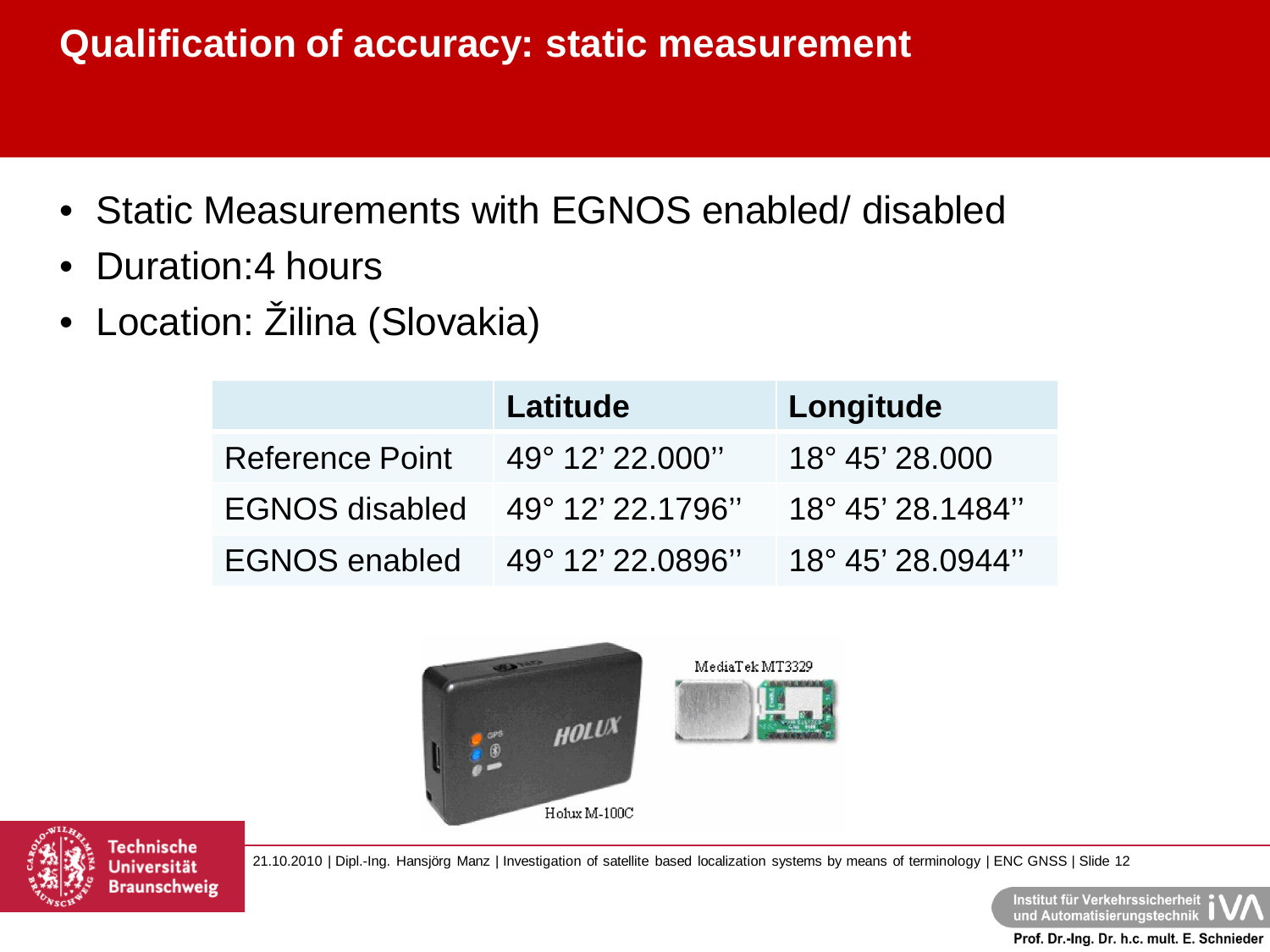#### **Qualification of accuracy: Road Reference System**





**Universität Braunschweig** 

21.10.2010 | Dipl.-Ing. Hansjörg Manz | Investigation of satellite based localization systems by means of terminology | ENC GNSS | Slide 13

Institut für Verkehrssicherheit | und Automatisierungstechnik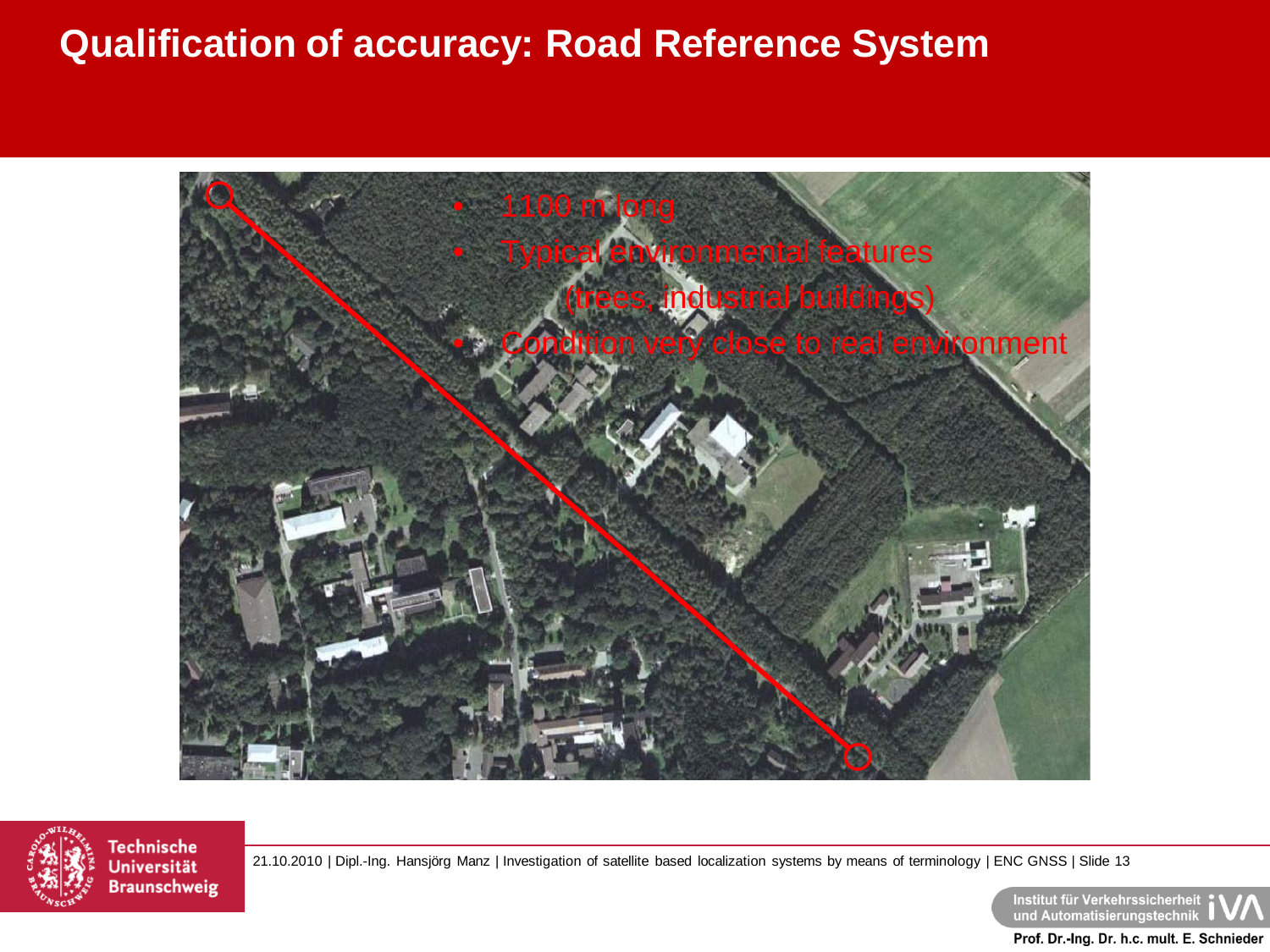#### **Qualification of accuracy: Road Reference System**





21.10.2010 | Dipl.-Ing. Hansjörg Manz | Investigation of satellite based localization systems by means of terminology | ENC GNSS | Slide 14

Institut für Verkehrssicherheit und Automatisierungstechnil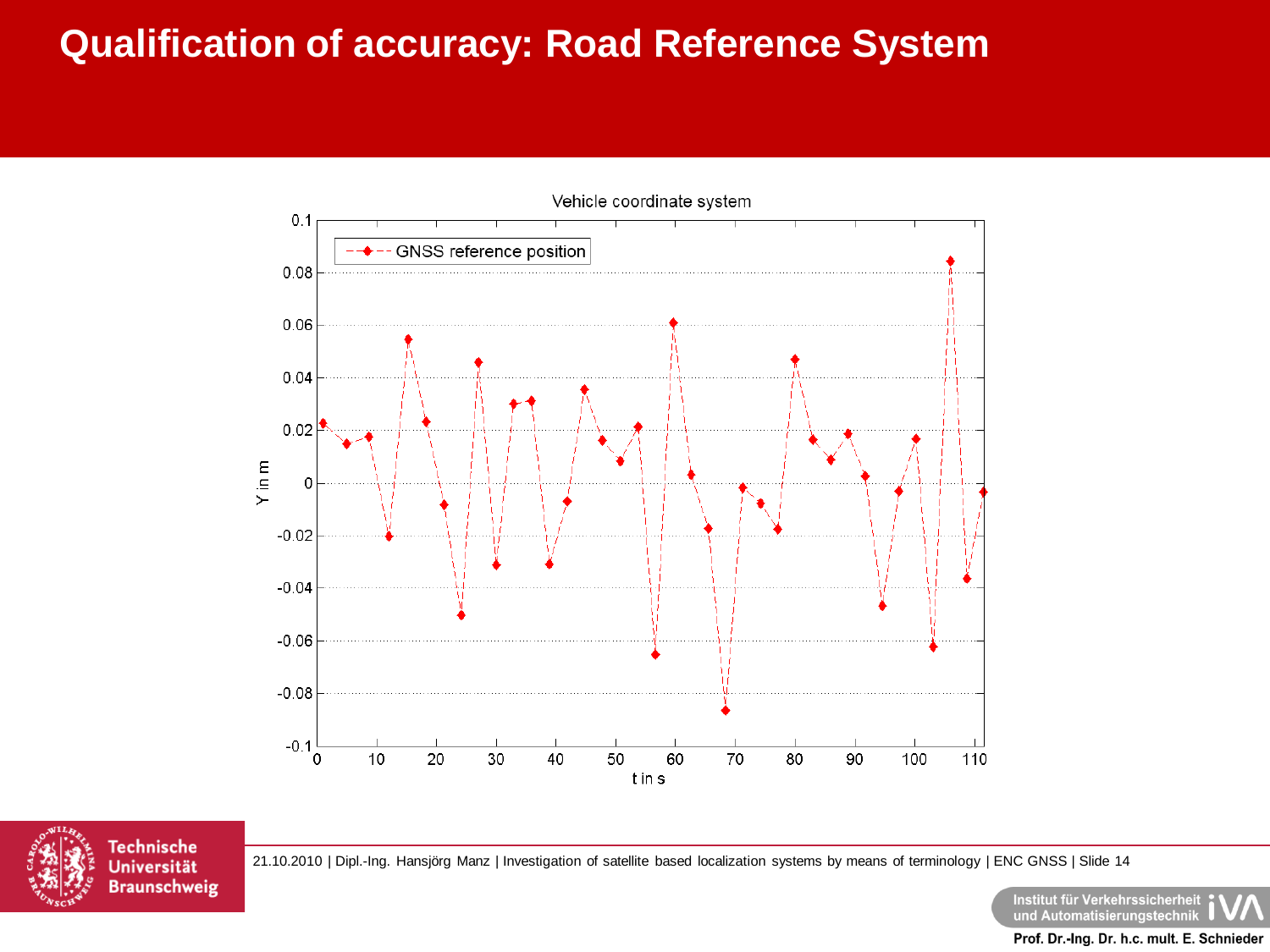# **Qualification of accuracy: Further steps**

- Satellite independent localization unit
- Accuracy ~ 5cm
- Automatic driven vehicle
	- To guarantee repeatable measurement
	- To enable different test tracks
	- For tests under different environmental conditions
- Project under development



21.10.2010 | Dipl.-Ing. Hansjörg Manz | Investigation of satellite based localization systems by means of terminology | ENC GNSS | Slide 15

Institut für Verkehrssicherheit und Automatisierungstechnik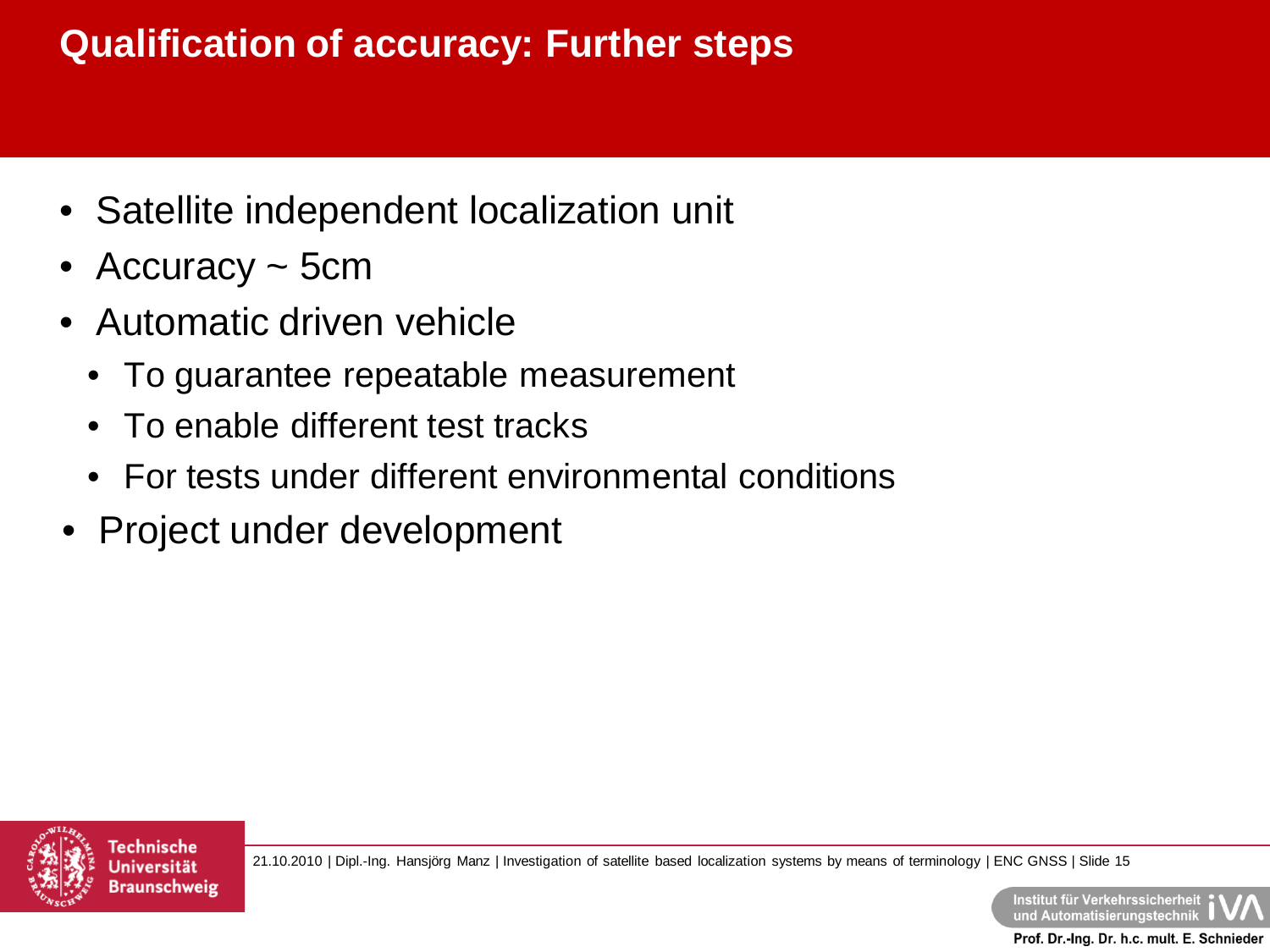

**a new terminological approach**

- **Universality** universally applicable for a multitude of terminologies
- **Flexibility** flexible design for new requirements
- **Connectivity** high degree of terminology connectivity
- **▶ Practice** integration into the daily user processes



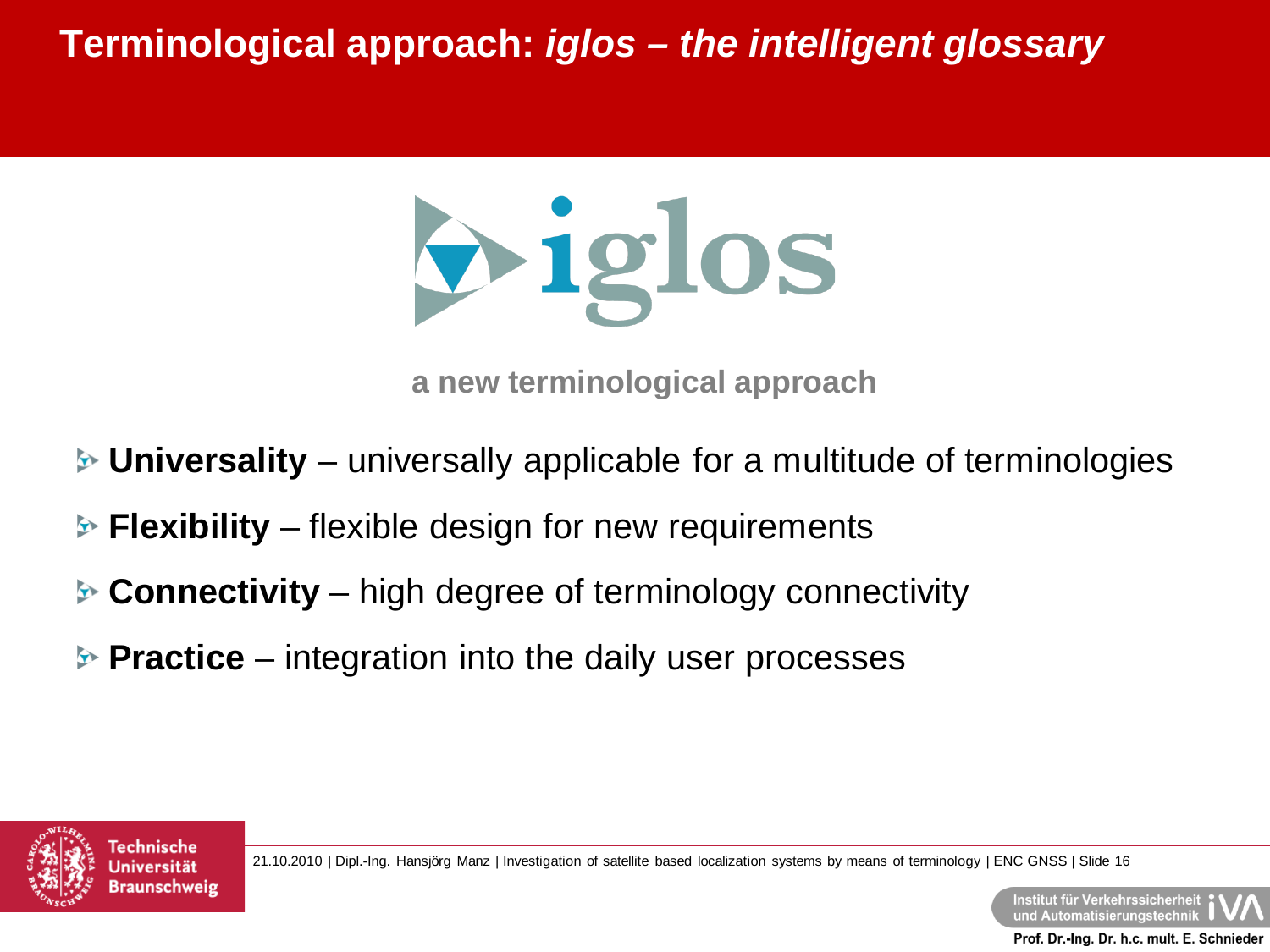

- $\blacktriangleright$ A lexeme comprises three constituent parts:
- **1. Lemma**: The denomination, a sequence of sounds or letters
- **2. Definition**: A natural language description of the mental unit, the concept
- **3. Variety**: The subject field, or rather the special language context in which the lexeme is used



21.10.2010 | Dipl.-Ing. Hansjörg Manz | Investigation of satellite based localization systems by means of terminology | ENC GNSS | Slide 17

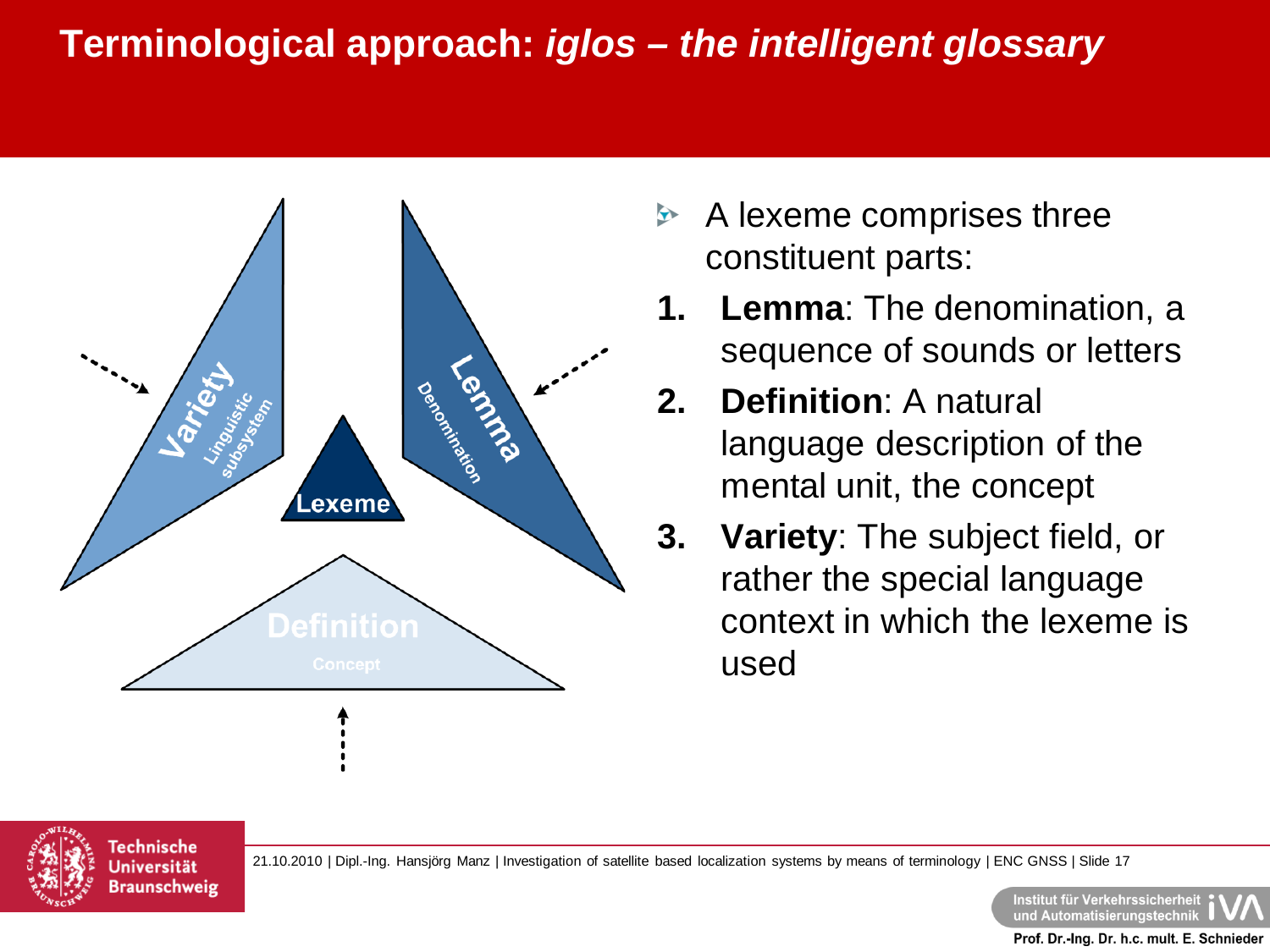#### theory:



- Lexemes are  $\rightarrow$ always related to other lexemes within the **system of lexemes**
- **Comprehensibility**  $\mathbf{r}$ is perceivably improved by provision of **lexeme relations**



#### screenshot of *iglos* in a webbrowser



Technische Universität **Braunschweig** 

21.10.2010 | Dipl.-Ing. Hansjörg Manz | Investigation of satellite based localization systems by means of terminology | ENC GNSS | Slide 18

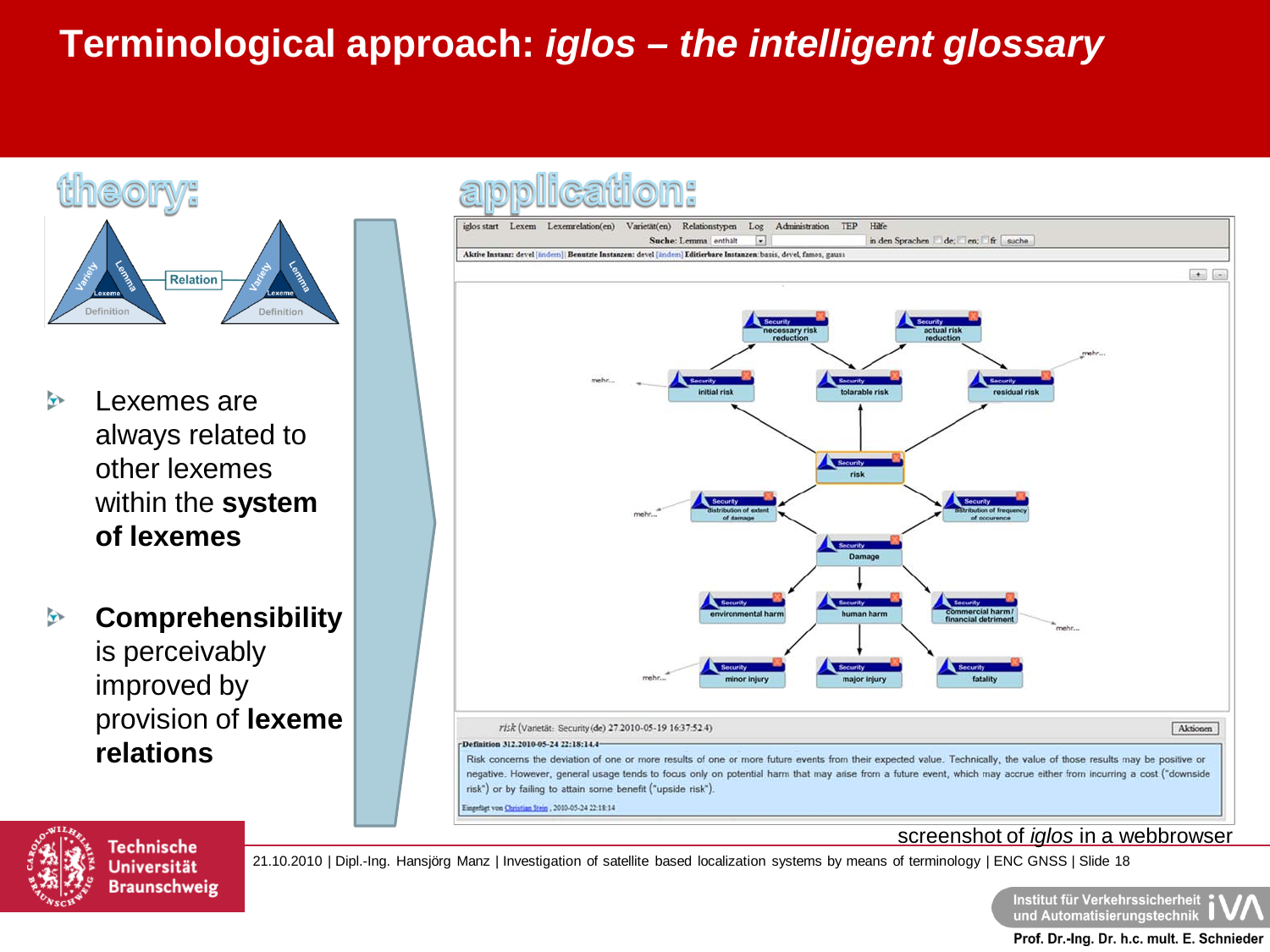- *iglos* implementation into databases under development
- Current terminological issues can be overcome
- *iglos* is soon available
- Funded by DIN and DFG
- Applied in GAUSS and FAMOS
- Terms are verified and approved
- Specific responsibilities ensure quality
- Terms contain additive information





Technische Jniversität Braunschweig

21.10.2010 | Dipl.-Ing. Hansjörg Manz | Investigation of satellite based localization systems by means of terminology | ENC GNSS | Slide 19

Institut für Verkehrssicherheit und Automatisierungstechnik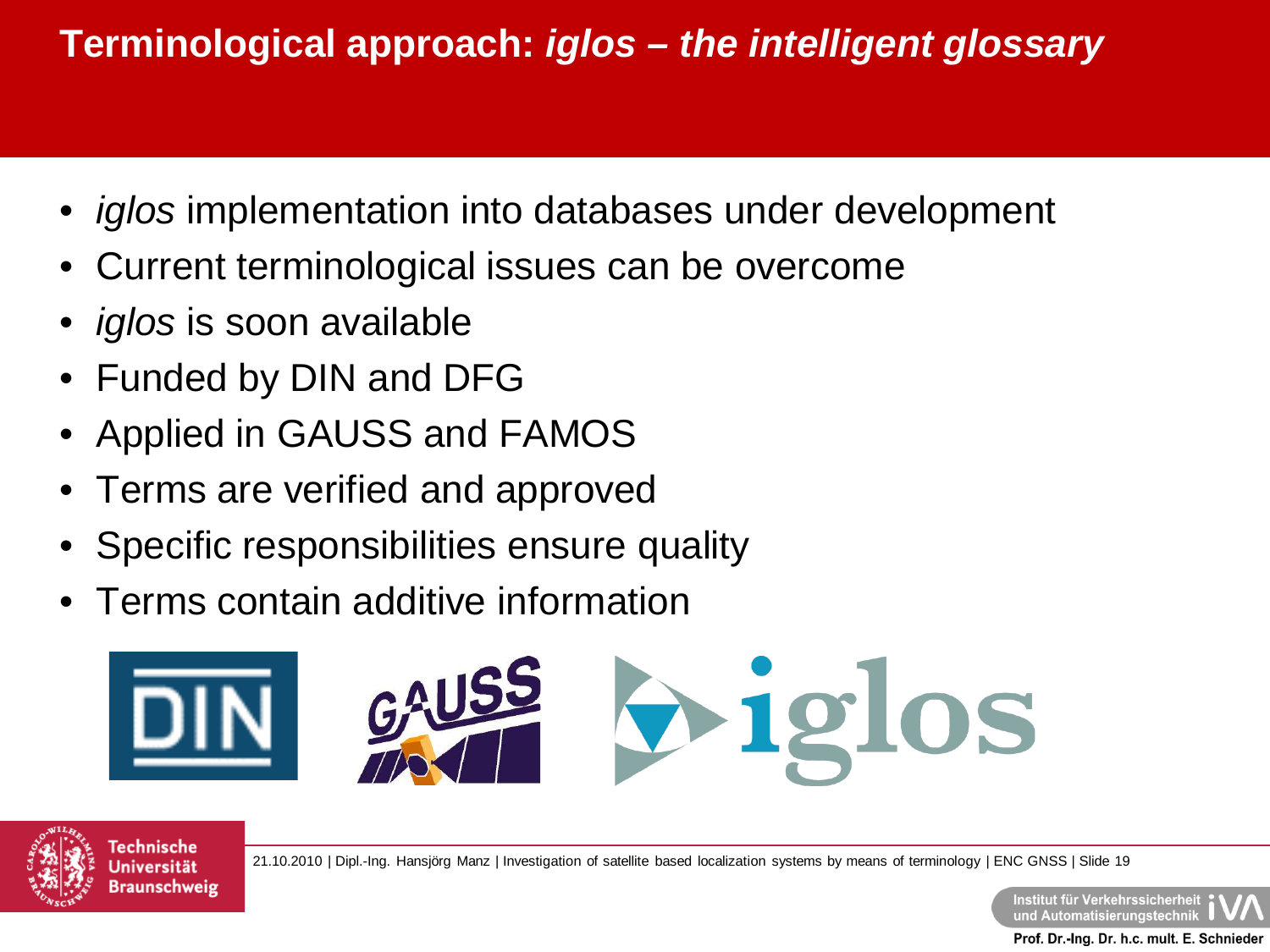# **Terminological approach: iglos**

| Term       | Integrity (of a bulk power system)  | Integrity                                   |
|------------|-------------------------------------|---------------------------------------------|
| Reference  | IEC 191-21-04                       | [GALO2B]                                    |
| Domain     | <b>Railways</b>                     | Aerospace                                   |
| Definition |                                     | Integrity is the ability of a system to     |
|            |                                     | provide a warning to the user that an       |
|            | Ability of a bulk power system to   | error whatever the source might lead to     |
|            | preserve interconnected operations. | the failure of the system to meet certain   |
|            |                                     | margins of accuracy (alarm limits) within a |
|            |                                     | given time to alarm.                        |







**Technische Universität Braunschweig** 

21.10.2010 | Dipl.-Ing. Hansjörg Manz | Investigation of satellite based localization systems by means of terminology | ENC GNSS | Slide 20

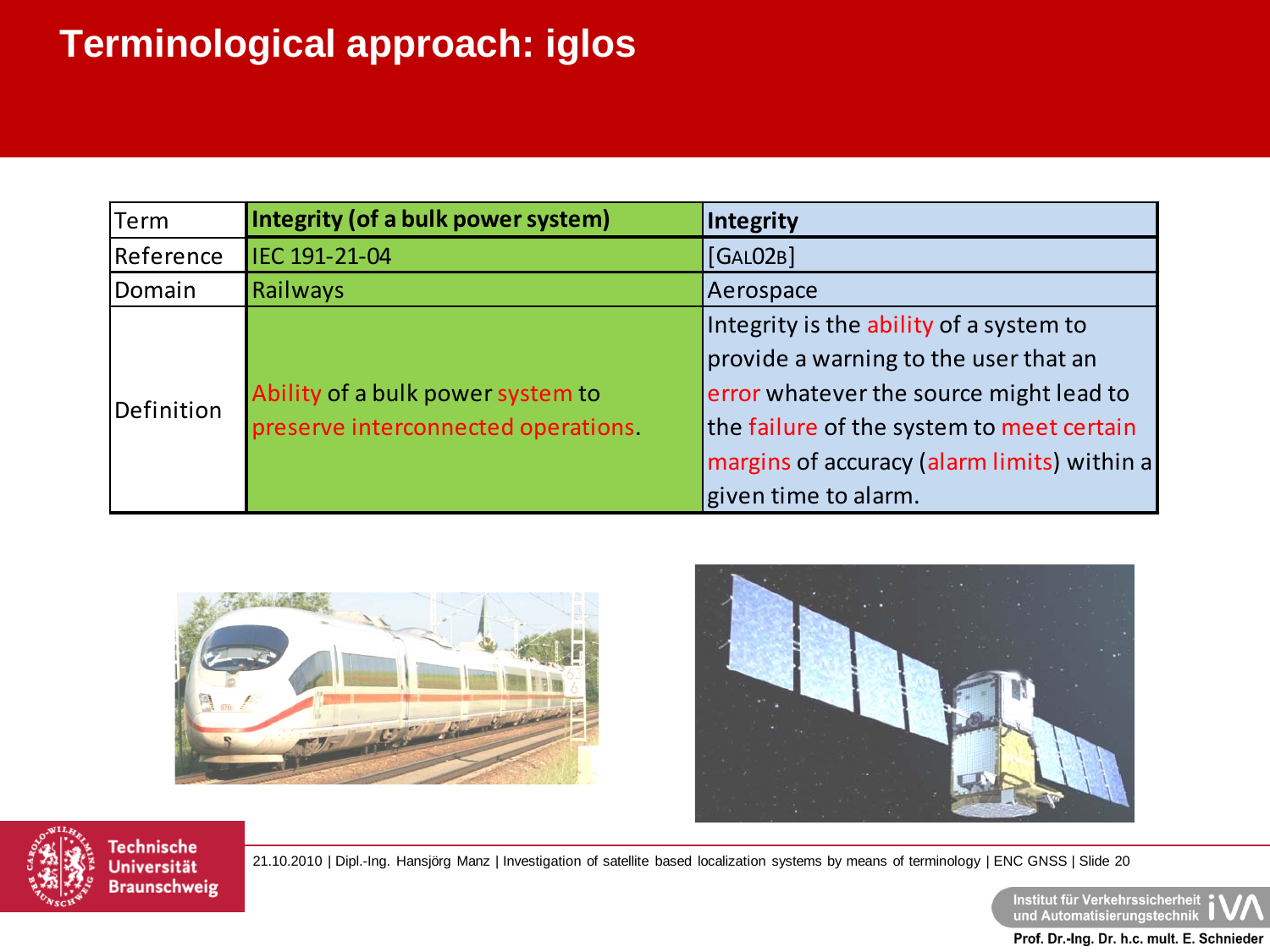# **Conclusion**

- Generic certification
	- Suitable base for applications in all transport domains
	- Requires generic terminology
	- Requires comparable processes
	- Will give a broad base for innovative applications
- GNSS Qualification
	- Accuracy, Integrity, Continuity has to be determined
	- Satellite independent localization system required
- Static determination of accuracy is state of the art
- Dynamic determination of accuracy: first steps are done
	- To be continued in further projects

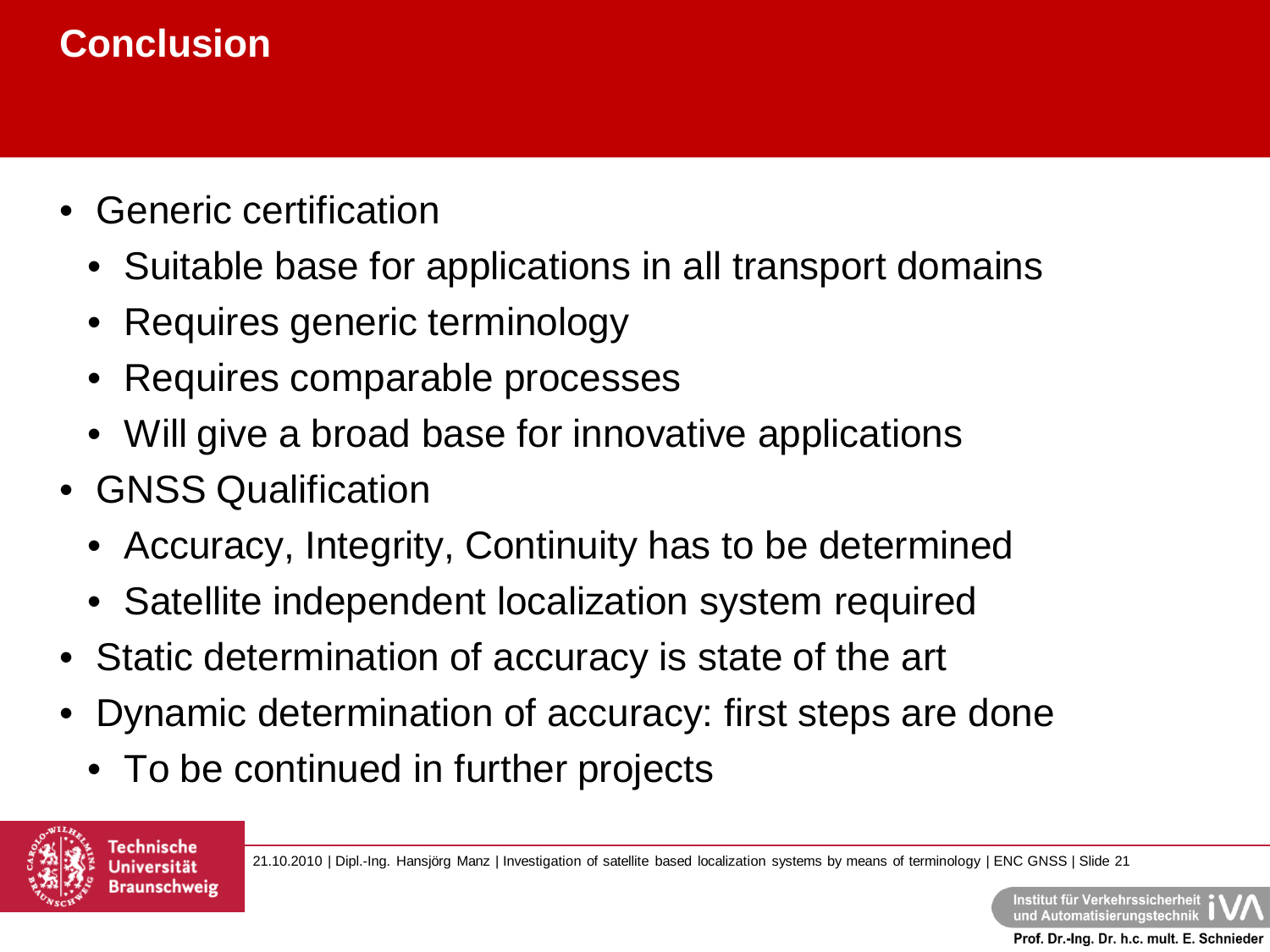8th Symposium on Formal Methods for Automation and Safety in Railway and Automotive Systems

When? 2nd and 3<sup>rd</sup> December 2010 Where? **Braunschweig, Germany** Further Information? www.forms-2010.de





Technische Universität Braunschweig

21.10.2010 | Dipl.-Ing. Hansjörg Manz | Investigation of satellite based localization systems by means of terminology | ENC GNSS | Slide 22

Institut für Verkehrssicherheit und Automatisierungstechnik